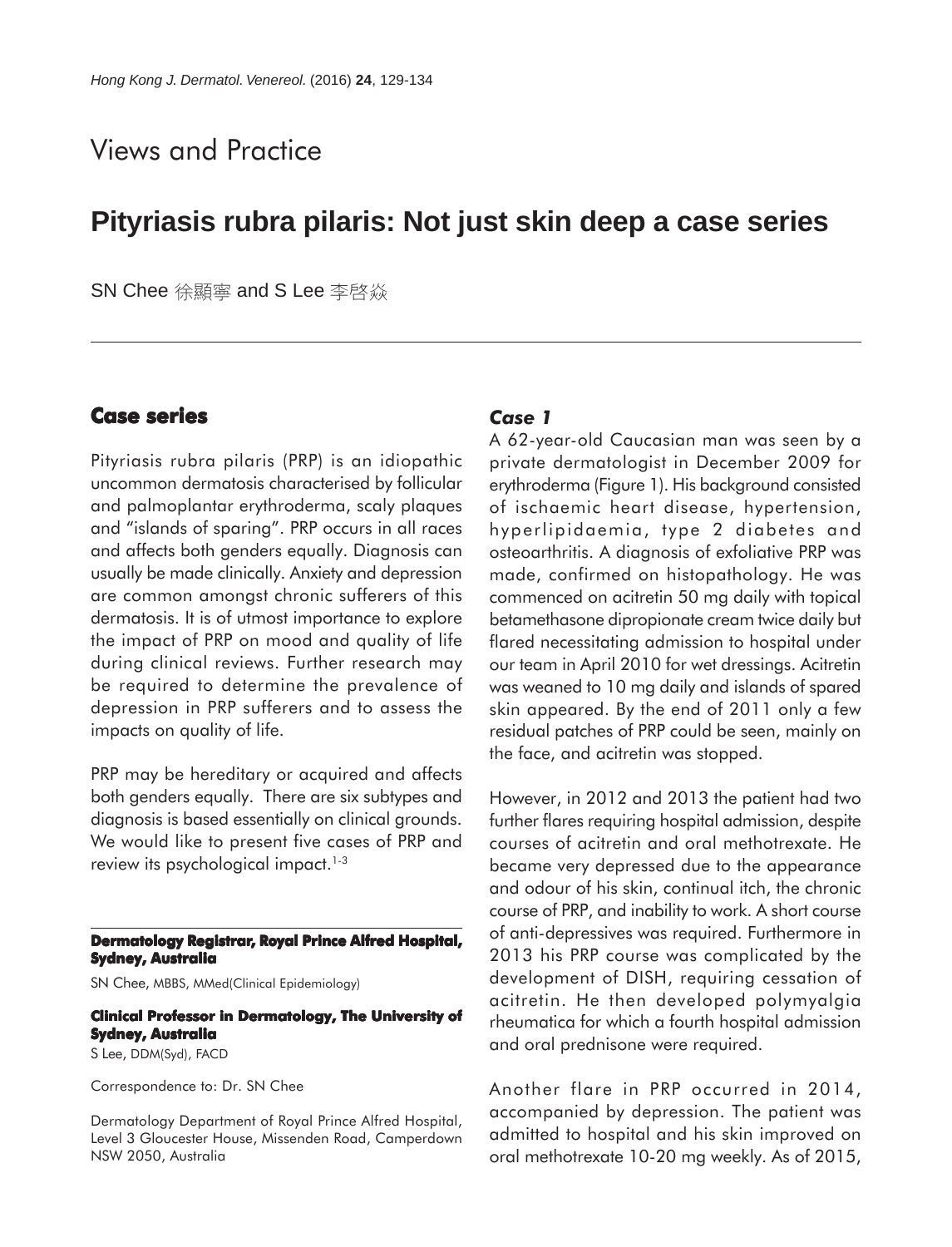his PRP has been gradually improving; he no longer has arthralgia and is being weaned off methotrexate, prednisone and antidepressants. Moreover, he is thrilled about the remarkable improvement of his stubborn and irritating ectropion (Figure 2).

## *Case 2*

A 67-year-old Caucasian man presented to the dermatology clinic in May 2011 with erythrodermic PRP. Prior to this he had a two month history of a generalised erythematous rash which was thought to be a drug reaction and treated with oral prednisone. His medical history included atrial fibrillation, hyperlipidaemia, insomnia and anxiety secondary to family stressors.



Figure 1. Erythrodermic in 2010.



**Figure 2.** (a) Bilateral ectropion. (b) Bilateral ectropion improving. Also note perioral clearing.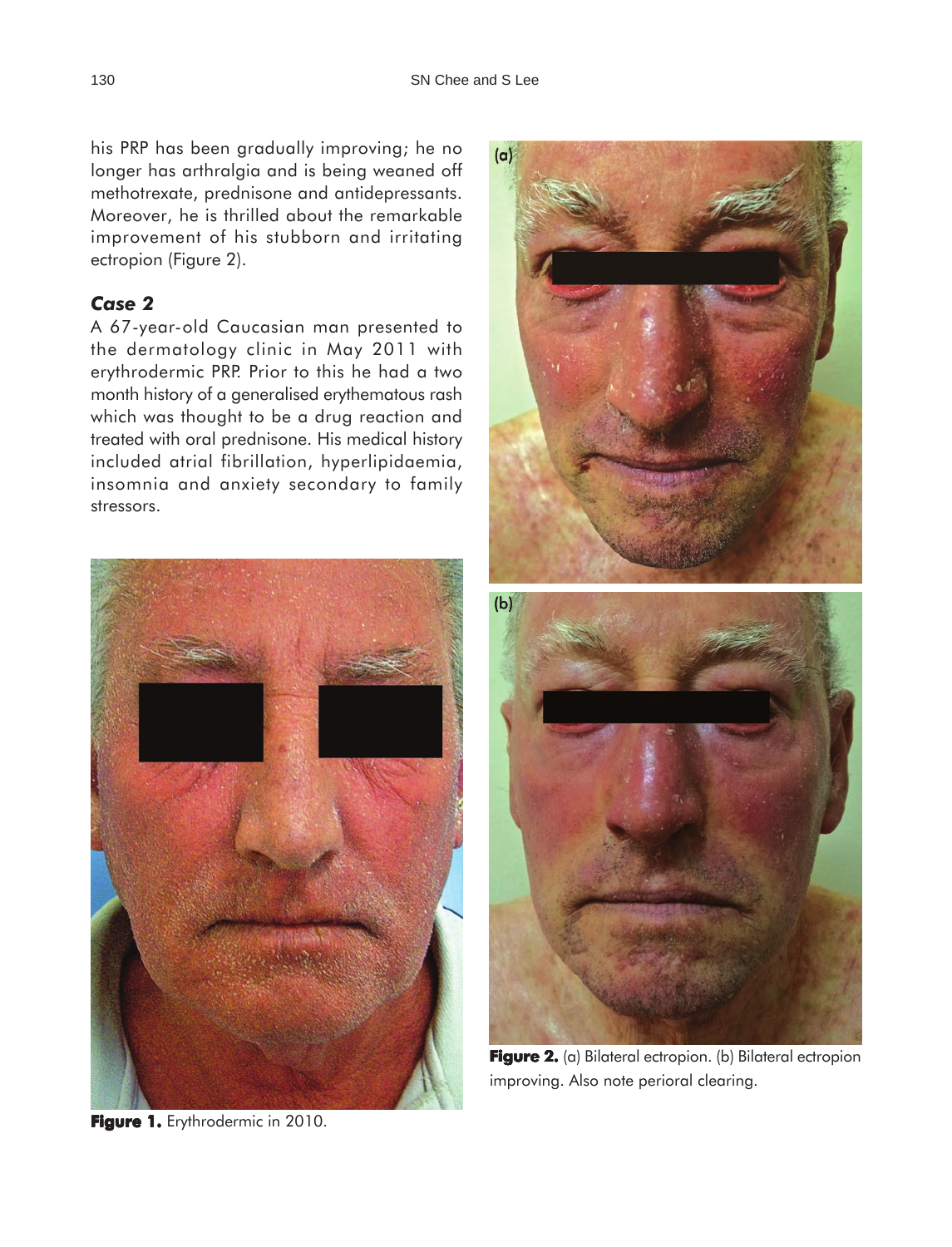On examination he was erythrodermic with follicular hyperkeratosis and keratoderma. There were small islands of sparing and a diagnosis of PRP was made. There was also mild ectropion. He was admitted to hospital for daily wet dressings, commencement of acitretin and cessation of prednisone. His PRP improved and over the next 12 months and acitretin was weaned down to 10 mg thrice weekly and then withdrawn altogether. At present, his PRP continues to improve with the use of emulsifying ointment daily. He describes his disease progress as 'drawn-out' and 'tries to keep busy' in order to lift his mood. There remain mildly erythematous plaques over the torso, arms and legs, involving less than 25% of body surface area.

#### *Case 3*

A 78-year-old Caucasian female presented to the Emergency Department in December 2011 with generalised PRP. This was preceded by six weeks of an erythematous desquamating rash. The rash commenced on the central chest then spread outwards to involve the entire body. She had seen another dermatologist who diagnosed PRP and commenced methotrexate with no effect. Her medical background included hypertension, hyperlipidaemia, gastro-esophageal reflux and mitral valve prolapse. Of relevance is a family history of depression and her son had committed suicide from depression.

She was admitted to hospital for wet dressings and commencement of acitretin at 10 mg daily. Methotrexate was ceased. Itch was particularly problematic, requiring the addition of antihistamines and doxepin. Malignancy screening was negative. Over the next six months the PRP slowly improved, allowing for a gradual reduction of acitretin down to 10 mg second daily. By nine months, as the rash had completely settled, acitretin was stopped. The patient remains well to date with no recurrence of PRP.

#### *Case 4*

A 41-year-old Argentinian man developed an erythematous rash on the scalp in August 2013, during a stressful period at work. The rash had spread caudally and the initial diagnosis was guttate psoriasis. Local doctors tried topical and oral steroids with little relief.

By January 2014, this patient became erythrodermic and was admitted to hospital for dermatological management. On examination there was widespread erythroderma with desquamation, distinct islands of sparing over the trunk (Figure 3), and orange/red palms (Figure 4) and soles: features that were strongly indicative of PRP. Infection and malignancy screens were negative. The patient was frustrated at having to suffer the skin discomfort and disfigurement for months without an earlier diagnosis of PRP. Moreover, he was anxious about the possibility of an underlying malignancy, and depressed about the uncertain course of his skin disease.

Initially he was treated with intensive topical steroids and wet wraps. These were changed to oral acitretin 25 mg daily fairly quickly with good effect. Acitretin was gradually weaned then ceased in October 2015. This patient continues to improve with less than 20% body surface area affected. He is no longer clinically depressed although he remains guarded regarding the long-term prognosis.

#### *Case 5*

A 74-year-old Chinese man presented with a pruritic rash in May 2014, on a background of hypercholesterolaemia, hypertension, ischaemic heart disease and osteoporosis. The rash first appeared on the abdomen then spread centripedally with sparing of the face and limbs. Biopsy showed changes consistent with PRP, and the overall clinical picture was consistent with PRP despite the unusual distribution.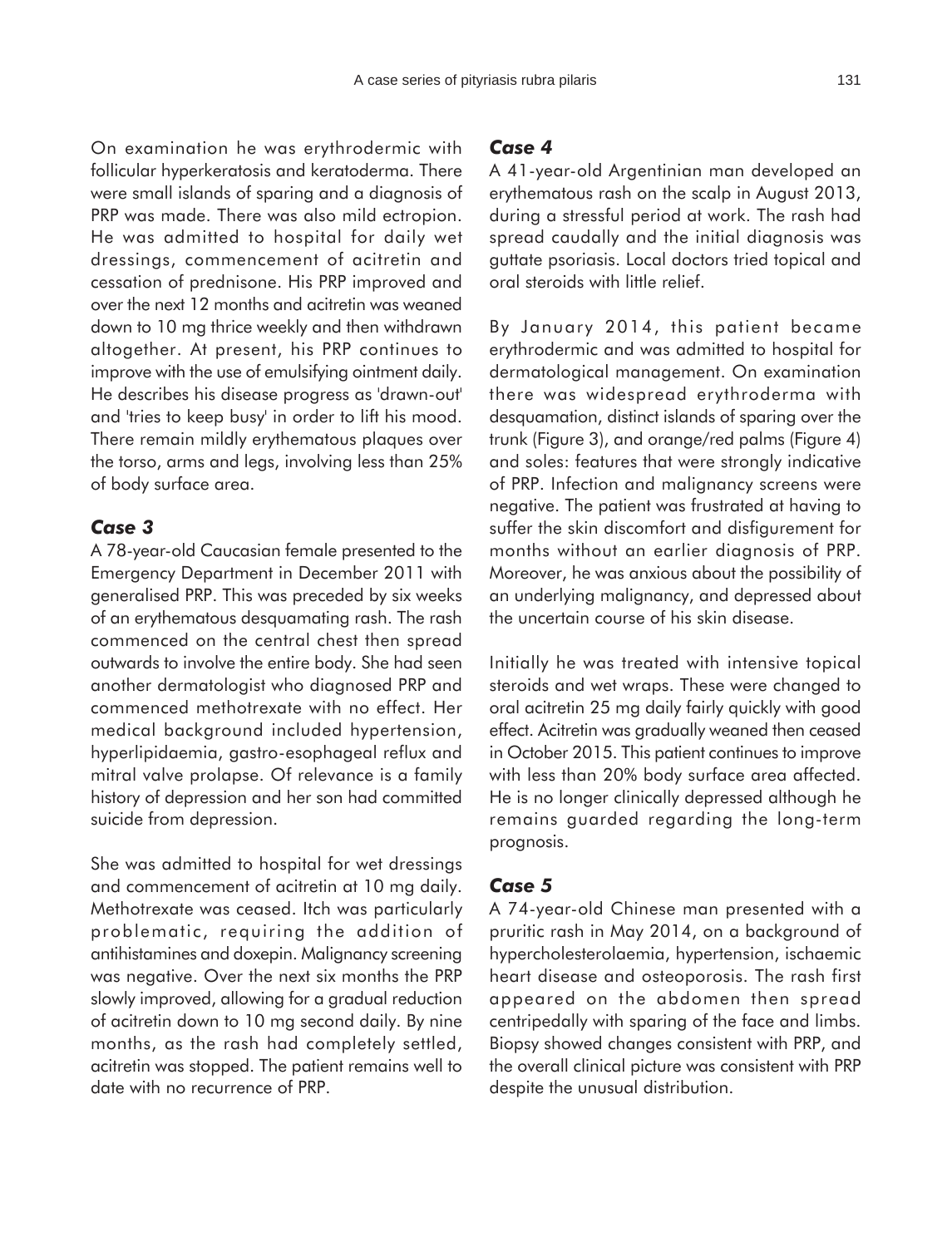

**Figure 3.** Islands of sparing seen in this patient with PRP.



**Figure 4.** Characteristic colour of the thickened skin on the palms and soles.

Acitretin 10 mg daily and emollients were commenced in June 2014. It was weaned down to 10 mg five days per week due to xerosis. Acitretin was ceased in July 2015 with mostly scaling and post-inflammatory hyperpigmentation remaining. The patient applies an emollient containing liquor picis carbonis and salicyclic acid to residual scaly areas. He has not had clinical depression but further monitoring will be undertaken as he is increasingly worried about the risk of his PRP developing in the groin areas.

### **Discussion**

Pityriasis rubra pilaris, an idiopathic uncommon dermatosis, can be hereditary or acquired. It affects both genders equally. Clinically it is characterised by follicular and palmoplantar hyperkeratosis, orange-red scaling plaques and islands of sparing in most active cases. However, it would also be useful to note that islands of sparing can be seen in cutaneous T cell lymphoma and psoriasis. The clinical course of PRP is variable, as demonstrated by the above cases. In adults it typically starts on the scalp and face and spread in a caudal direction. The plaques may become widespread over the entire body and are often pruritic. Histopathology shows an acanthotic epidermis with alternating orthokeratosis and parakeratosis in both vertical and horizontal directions, hypergranulosis, a thick suprapapillary plate, broad rete ridges and dilated hair follicles with keratotic plugs. However, the diagnosis of PRP is largely made clinically.<sup>1</sup>

Therapeutically, there is no curative solution as such unfortunately. If there are no contraindications, systemic retinoids may be considered. Other agents including methotrexate, phototherapy, azathioprine, cyclosporin, mycophenolate mofetil, fumaric acid and biologics have been used with varying success. Topical treatments are often used in adjunct. Commonly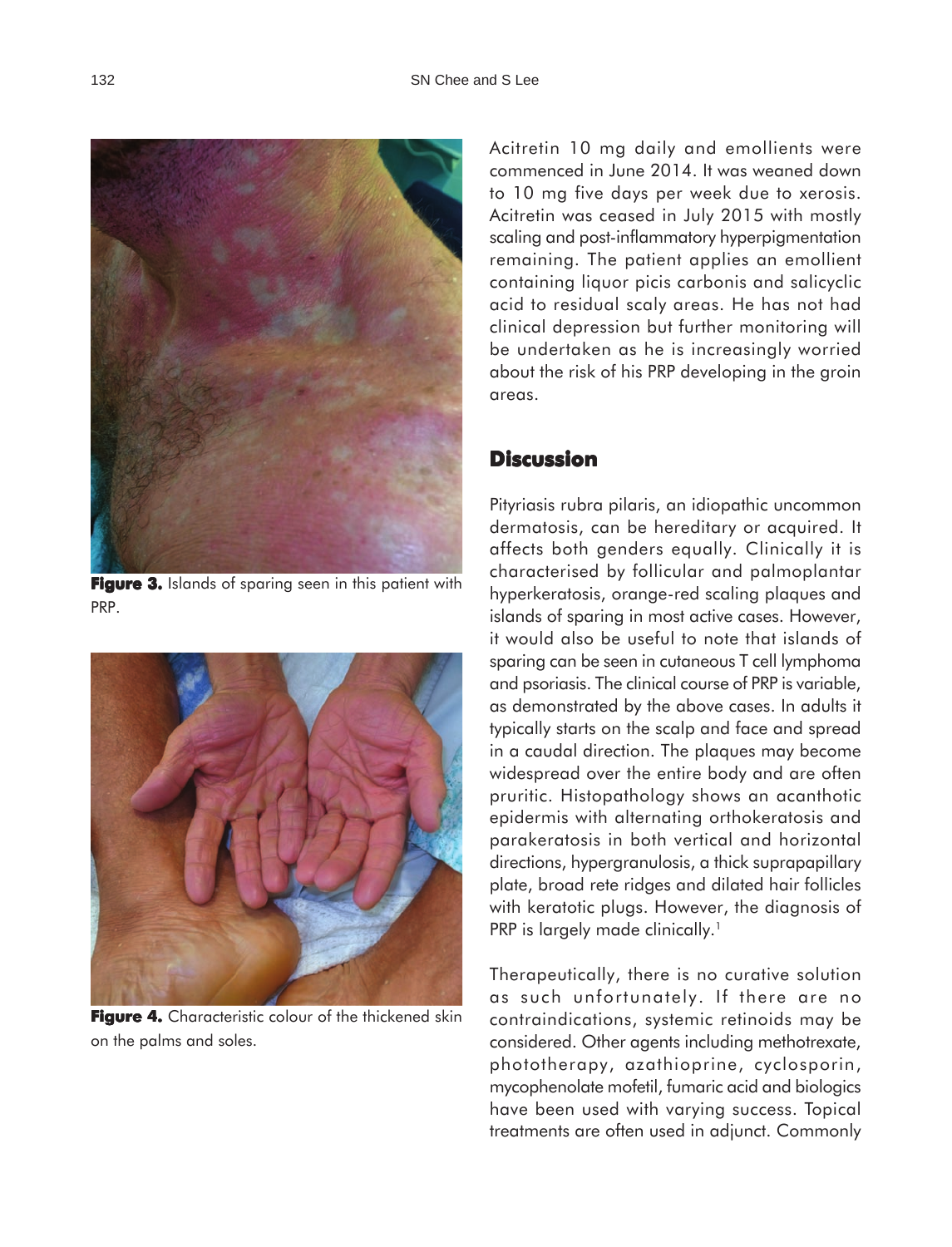used topical therapies include steroids, keratolytics, emollients, calcipotriol and tretinoin. Overall, however, treatment can be very challenging as PRP can be resistant to both topical and systemic therapies.<sup>1</sup>

On a more positive note, PRP may resolve spontaneously in up to 80% of patients within 1-3 years. By contrast, there are cases which last as long as 20 years. Experience indicates that individual prognosis is difficult to predict. Given the uncertain course of the disease and the deleterious effects of the disease PRP can markedly impair the quality of life of affected patients.<sup>2</sup>

Depression has been previously reported in PRP patients. In a series of 10 patients at a single center in Germany, 2 patients developed symptoms of depression including suicidal thoughts and required psychiatric care.2 A questionnaire of 123 PRP patients in the United States reported a mean baseline DLQI score of 8.6.3 PRP patients are burdened by disfigurement from the disease, pain, itching, malodour, fatigue, heat loss from exfoliative disease and time required for doctor appointments and treatments. Some patients experience hearing loss due to keratin build-up in the ear canals or are unable to use their hands or walk normally due to hyperkeratosis. These factors influence clothing choices, ability to participate in activities daily life activities and employment. There are often emotional and financial stresses for not only PRP sufferers but their families as well.4-6

Amongst our patients in this series, four of our five patients had mood changes related to their PRP, and one required psychiatric review and antidepressants. The patient requiring antidepressants had the longest duration of disease, appeared most refractory to treatment, had the highest number of hospitalisations and experienced complications from therapy. He attributed his depression to the appearance and malodour of his skin, continual itch, the unpredictable and relapsing course of PRP, and multiple hospital admissions.

It is possible that depression and stress can precipitate PRP through psychosomatic mechanisms. Stress can trigger the appearance of, or exacerbate, dermatological conditions including psoriasis<sup>7</sup> and vitiligo.<sup>8</sup> Stress has also been shown to worsen the intensity of itching in patients with atopic dermatitis.<sup>9</sup> Whilst our patients' depression can be attributed to their PRP, the converse may also be true. Perhaps patients who are predisposed to depression are more likely to develop PRP? There may be a genetic component which increases the risk of both depression and PRP. Time will tell.

When caring for patients with PRP it is important to keep in mind concurrent psychiatric disorders such as depression. Patients may feel more comfortable revealing how their disease impacts on quality of life if their dermatological reviews are not rushed and if reassuring eye-contact is maintained. Moreover, the oft forgotten human touch through palpating the skin may reduce feeling of alienation or unattractiveness. Even online patient support groups may be beneficial. To achieve the best outcome for our PRP patients, collaboration with psychiatry or clinical psychology may be required.4,5,10

### **Conclusion**

PRP is an uncommon dermatosis with a variable clinical course. Patients often report mood disturbances due to their appearance, odour, itching and uncertain disease course. It is important to assess the impact of PRP on mood and quality of life during clinical reviews. Further research may be required to determine the prevalence of depression in PRP sufferers and to analyse the not insignificant damage on the patients' quality of life. Helping a patient with PRP can indeed be life saving!